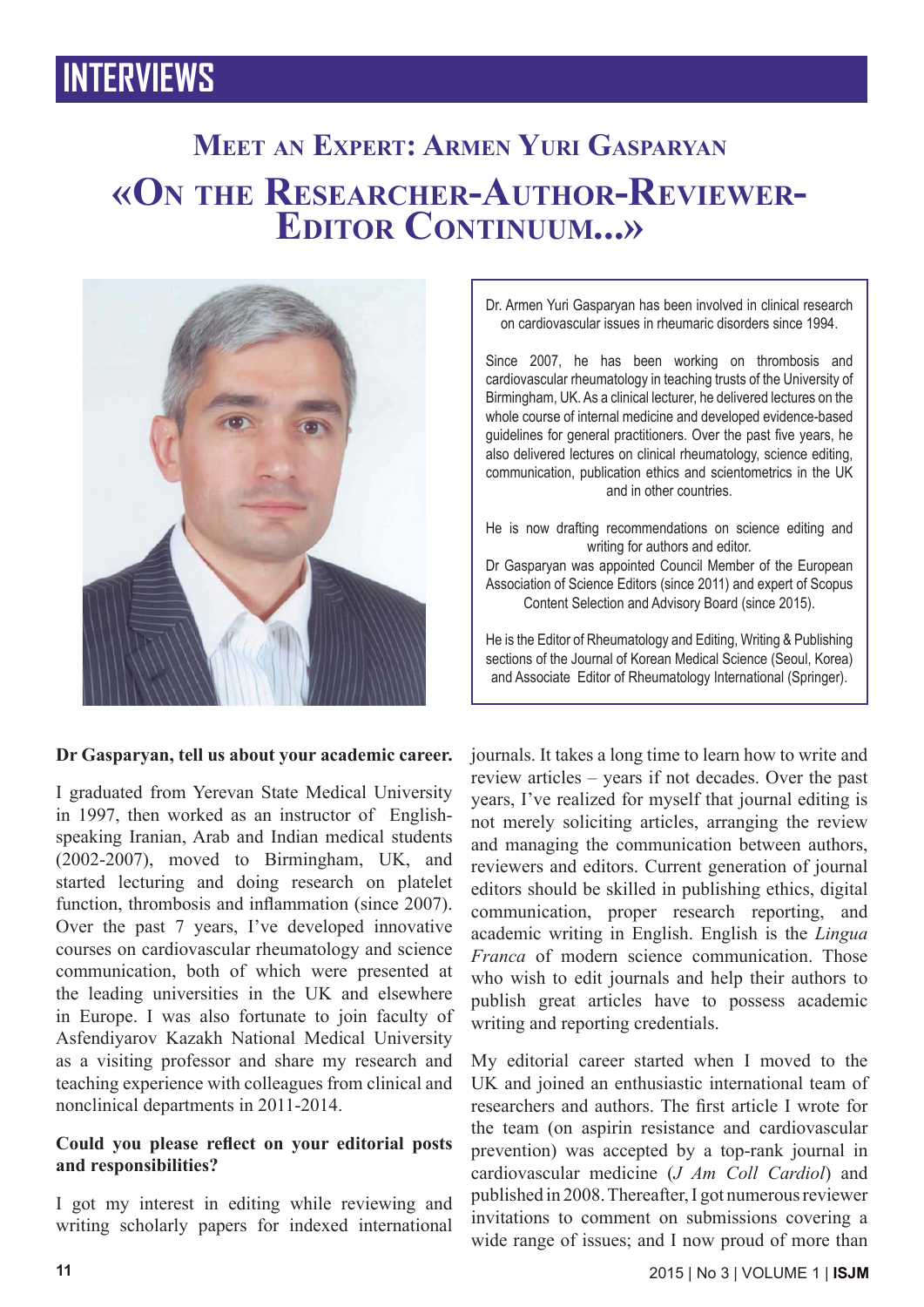than 1500 citations since 2008. That's on top of numerous conference attendances and seminars in rheumatology, research methodology and science communication (more than 50 certified courses).

I was a guest editor of *Current Pharmaceutical Design* (2012, 2014) and *Current Medicinal Chemistry* (2015) and chief editor of *European Science Editing* (2011- 2014). I am an associate editor of *Rheumatology International* (Springer, UK) and *J Korean Medical Science* (Seoul, Korea). Editing entails arrangement of peer review, substantive editing, language polishing and communication with authors and reviewers.

Finally, I contribute to many other indexed journals by soliciting quality papers written by experts in different fields. Importantly, I've established my network of 'gold' authors with whom I've managed to publish highly influential special issues and selected articles on a range clinical and scientific issues.

 Good editors are those who understand the importance of science editing continuum. They should go up the career ladder by publishing their own papers, reviewing and editing good journals!



A group photo of Dr A.Y. Gasparyan with colleagues from Tabriz Heart Center, Iran after a seminar on science communication, October 2012

#### **Why did you choose rheumatology as your main field of research and academic interests?**

Rheumatology is rapidly developing at the interface of immunology, cardiology, hematology and oncology. Patients with rheumatic diseases are increasingly treated with immunosuppressive agents making them

susceptible to a range of infections and neoplasms. The practising rheumatologist should monitor the infection risk, be skilled in interpreting results of numerous laboratory and imaging tests, balance between advantages and limitations of traditional and biologic agents. As a clinician with background in general internal medicine, I was fascinated at the



 Dr A.Y. Gasparyan at the Annual Conference of the British Society of Rheumatology, April 2013

pace of progress in rheumatology, and this is why I got involved in the management of patients with autoimmune and autoinflammatory disorders, and particularly those with vascular co-morbidities.

One of the examples of the autoinflammatory disorders is Behcet disease, a vasculitis with predominantly venous thromboses and aneurysms, which are among my main research and academic interests. In the UK, I analyze data on one of the largest cohorts of rheumatoid arthritis patients (400) and pay attention to platelet function in these patients. I feel that my knowledge and skills in hematology and vascular medicine are quite helpful. Fortunately, I revealed and reported some interesting pathophysiological links between platelet activation and rheumatoid inflammation, which yield in several highly-cited papers in great journals. I hope to achieve more by searching through the cohort data and eventually improve education of rheumatologists and patient care.

**This year, you were appointed as a member of Scopus Content Selection & Advisory Board (Elsevier). Please accept our sincere congratulations and share your thoughts on how**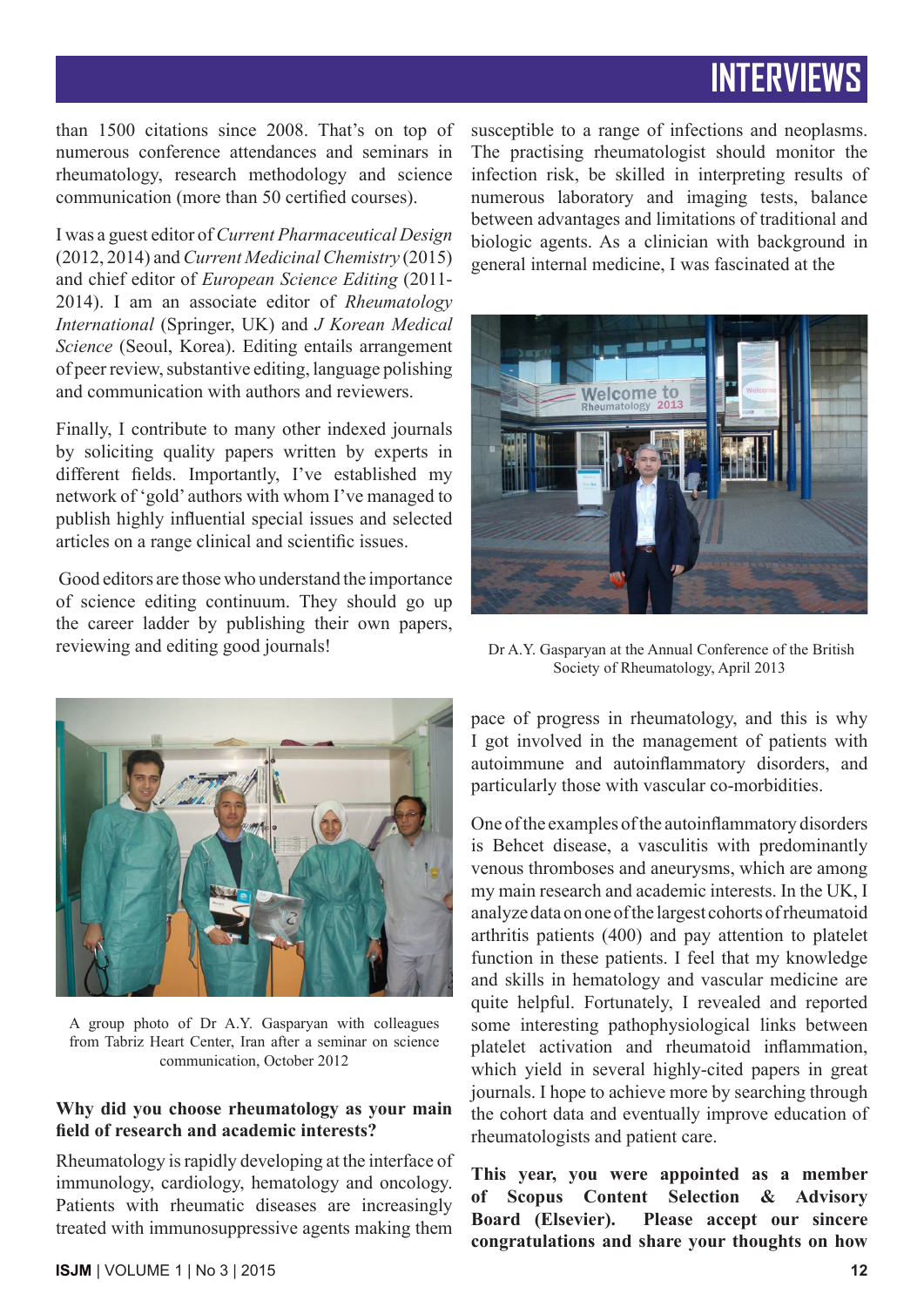

A group photo of Dr A.Y.Gasparyan with students of KazNMU after a seminar on science writing for young authors, November 2014

### **newly launched academic journals can get indexed by Scopus and other prestigious databases.**

A few months ago, I joined Scopus team and

started reviewing journal applications in my field of expertise. Also, I recommended 30 quality journals to be covered by this highly reputable indexing service. My understanding is that the database is undergoing major changes, which may lead to delisting some poor quality and 'predatory' journals.

Indexing a scholarly journal is an uphill task for most publishers and universities worldwide. Science editors who wish to improve indexability of their journals should start educating their authors, reviewers and editors on a range of issues in research methodology, ethical reporting and publishing, and science communication. Scopus is the largest multidisciplinary database tracking abstracts and citations of peer-reviewed journals. Articles indexed by Scopus are currently counted by leading ranking systems such as the QS World Universities Rankings. It is therefore quite important to publish quality articles and journals visible in Scopus to get credits for an academic and research institution.

It is worth mentioning that newly-launched journals should adopt an ethical publishing strategy, establish reliable peer review, improve reference validation, and check for plagiarism and other forms of misconduct. Once your editorial team set basic publishing standards and publish several issues, you can move forward and apply for indexing and archiving by various local and international online platforms, digital libraries and indexing systems. Scopus has its own indexing criteria. It may take at least 2 years to publish sufficient number of quality issues, get citations and recognition by the international community to satisfy the stringent indexing criteria.

### **You're planning an international master program in science editing and communication. What are your priorities and who are potential candidates for the program?**

The idea of launching an international course for research fellows was discussed with my collaborators from Tokyo, Japan. We have already arranged two special 2-week courses for promising candidates from KazNMU in 2014 and 2015. The aim of the courses is to join an international English-speaking team of researchers, authors and editors, learn from worldclass editors and prepare publishable articles. In 2016, we are planning to arrange a more extended, certified course in Tokyo to help ongoing journal editors become masters in their field. The master program has already been drafted, and we are expecting to receive